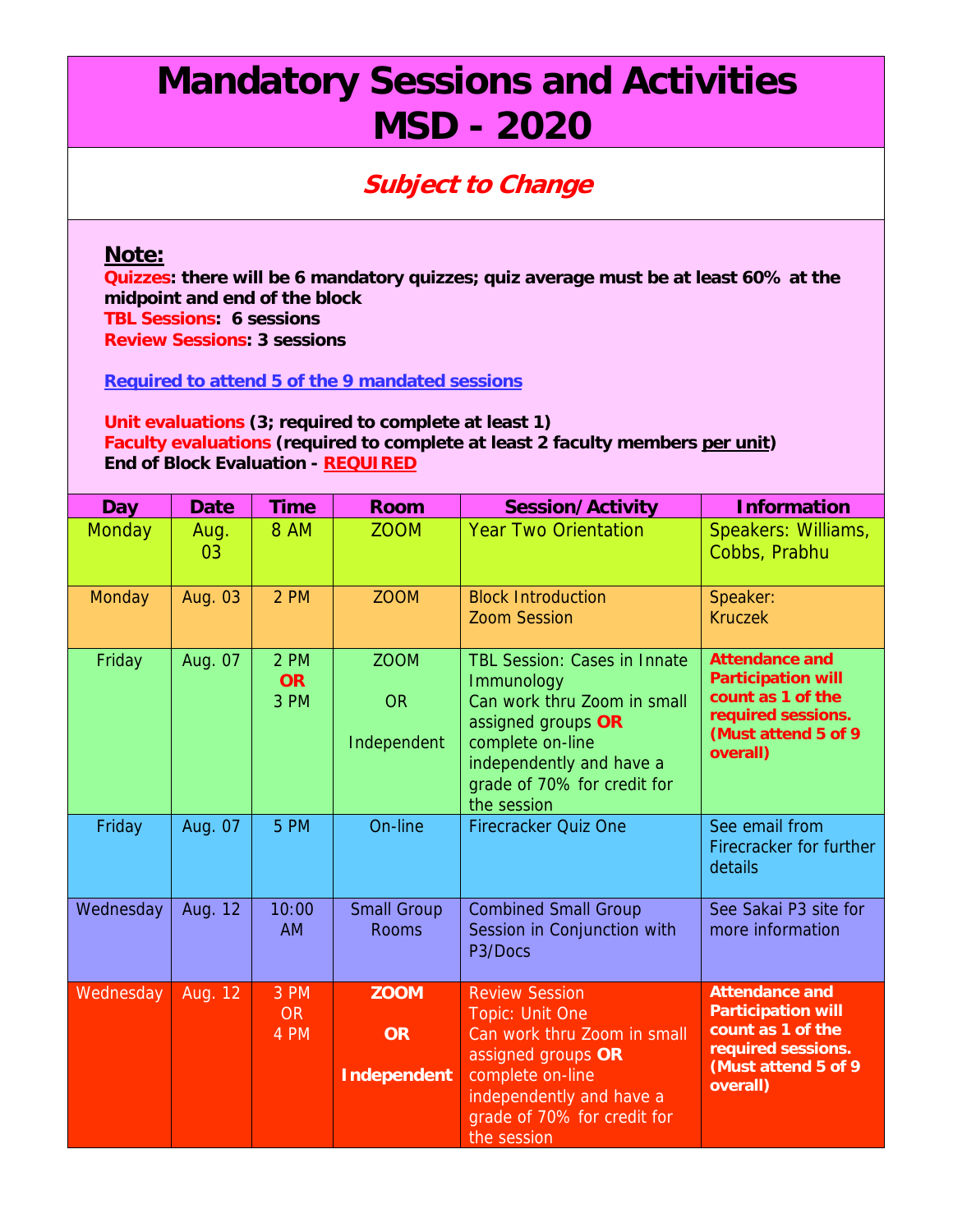| Wednesday | Aug. 12  | 5 PM                                           | On-line                                        | <b>Firecracker Quiz Two</b>                                                                                                                                                                                            | See email from<br>Firecracker for further<br>details                                                                              |
|-----------|----------|------------------------------------------------|------------------------------------------------|------------------------------------------------------------------------------------------------------------------------------------------------------------------------------------------------------------------------|-----------------------------------------------------------------------------------------------------------------------------------|
| Friday    | Aug. 14  | 8:30 AM                                        | <b>Online and</b><br>Proctored                 | <b>MSD Exam One</b>                                                                                                                                                                                                    | See the Sakai<br>calendar for further<br>information                                                                              |
|           |          | <b>Available thru MedHub</b>                   |                                                | <b>Completion of Evaluations</b><br>for Unit One                                                                                                                                                                       | See calendar on Sakai<br>for more information                                                                                     |
| Friday    | Aug. 21  | 5 PM                                           | On-line                                        | <b>Firecracker Quiz Three</b>                                                                                                                                                                                          | See email from<br>Firecracker for further<br>details                                                                              |
| Wednesday | Aug. 26  | 3 PM<br><b>OR</b><br>4 PM                      | <b>ZOOM</b><br><b>OR</b><br>Independent        | <b>TBL Session:</b><br><b>Hematopathology Conference</b><br>Can work thru Zoom in small<br>assigned groups OR<br>complete on-line<br>independently and have a<br>grade of 70% for credit for<br>the session            | <b>Attendance and</b><br><b>Participation will</b><br>count as 1 of the<br>required sessions.<br>(Must attend 5 of 9<br>overall)  |
| Tuesday   | Sept. 01 | <b>9 AM</b><br><b>OR</b><br>10:30<br><b>AM</b> | <b>ZOOM</b><br><b>OR</b><br>In Person          | <b>TBL Session: Cases in</b><br>Lymphadenopathy<br>Can work thru Zoom in small<br>assigned groups OR<br>complete on-line<br>independently and have a<br>grade of 70% for credit for<br>the session                     | <b>Attendance and</b><br><b>Participation will</b><br>count as 1 of the<br>required sessions.<br>(Must attend 5 of 9)<br>overall) |
| Wednesday | Sept. 01 | 1 PM<br><b>OR</b><br>2 PM                      | <b>ZOOM</b><br>OR<br>Independent               | <b>TBL Session: Hematological</b><br><b>Malignancies Conference</b><br>Can work thru Zoom in small<br>assigned groups OR<br>complete on-line<br>independently and have a<br>grade of 70% for credit for<br>the session | <b>Attendance and</b><br><b>Participation will</b><br>count as 1 of the<br>required sessions.<br>(Must attend 5 of 9<br>overall)  |
| Wednesday | Sept. 02 | 3 PM<br>OR <sub>1</sub><br>4 PM                | <b>ZOOM</b><br><b>OR</b><br><b>Independent</b> | <b>Review Session</b><br><b>Topic: Unit Two</b>                                                                                                                                                                        | <b>Attendance and</b><br><b>Participation will</b><br>count as 1 of the<br>required sessions.<br>(Must attend 5 of 9)<br>overall) |
| Wednesday | Sept. 2  | 5 PM                                           | On-line                                        | Firecracker Quiz Four                                                                                                                                                                                                  | See email from<br>Firecracker for further<br>details                                                                              |
| Friday    | Sept. 04 | 8:30 AM                                        | Online and<br>Proctored                        | <b>MSD Exam Two</b>                                                                                                                                                                                                    | See the Sakai<br>calendar for further<br>information                                                                              |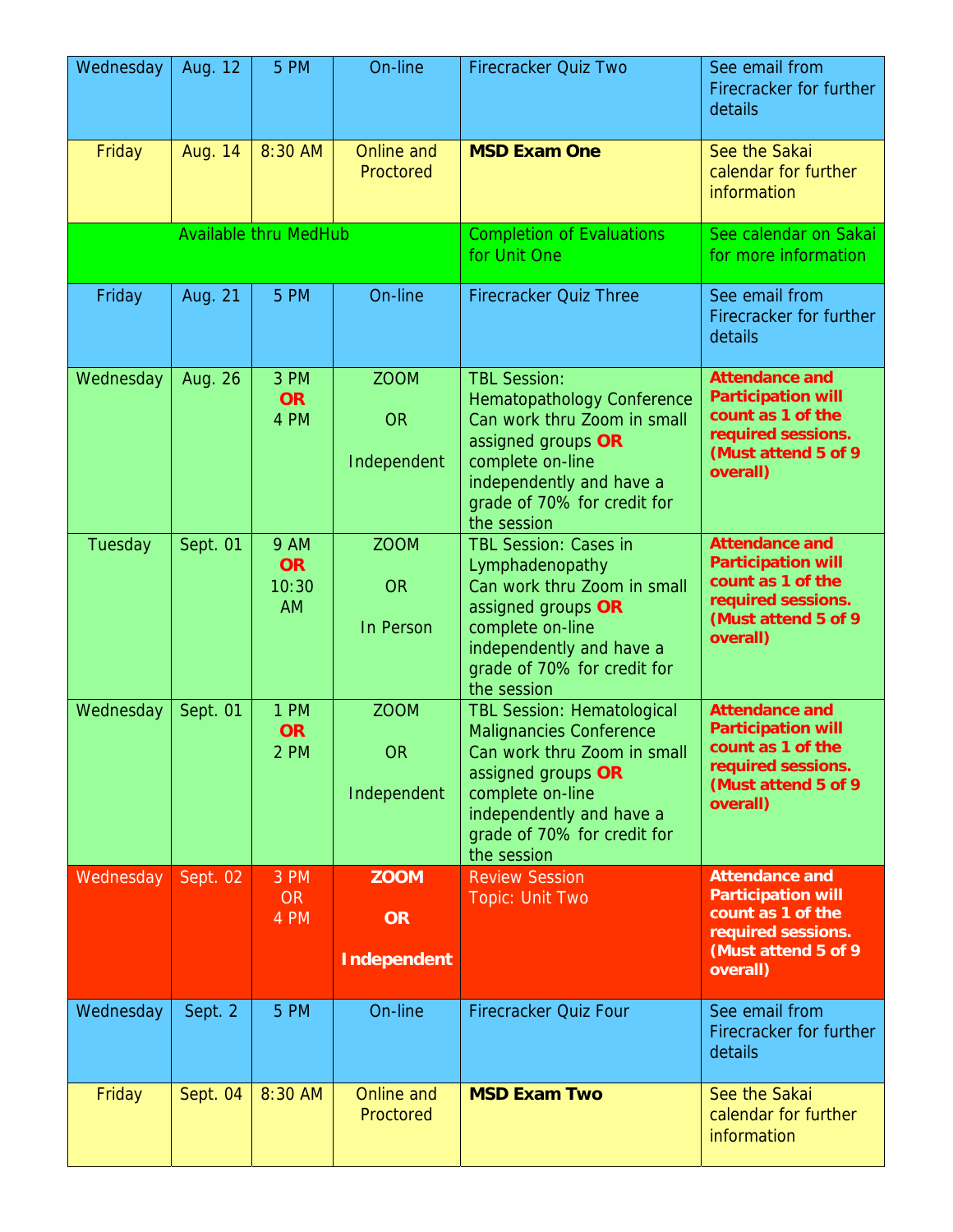|                              |          | <b>Available thru MedHub</b>        |                                                | <b>Completion of Evaluations</b><br>for Unit Two                                                                                                                                                                  | See calendar on Sakai<br>for more information                                                                                     |
|------------------------------|----------|-------------------------------------|------------------------------------------------|-------------------------------------------------------------------------------------------------------------------------------------------------------------------------------------------------------------------|-----------------------------------------------------------------------------------------------------------------------------------|
| Tuesday                      | Sept. 08 | 8 AM                                | On-Line                                        | <b>ISDLA Submissions Open</b>                                                                                                                                                                                     | See Sakai for more<br>details                                                                                                     |
| Wednesday                    | Sept. 09 | 10:00<br><b>AM</b>                  | <b>Small Group</b><br><b>Rooms</b>             | <b>Combined Small Group</b><br>Session in Conjunction with<br>P3/Docs                                                                                                                                             | See Sakai P3 site for<br>more information                                                                                         |
| Friday                       | Sept. 11 | 3 PM<br><b>OR</b><br>4 PM           | <b>ZOOM</b><br><b>OR</b><br>Independent        | <b>TBL Session: X-rays of Bones</b><br>and Bone Cancers<br>Can work thru Zoom in small<br>assigned groups OR<br>complete on-line<br>independently and have a<br>grade of 70% for credit for<br>the session        | <b>Attendance and</b><br><b>Participation will</b><br>count as 1 of the<br>required sessions.<br>(Must attend 5 of 9)<br>overall) |
| Friday                       | Sept. 11 | 8AM                                 | Online                                         | <b>Firecracker Quiz Five</b>                                                                                                                                                                                      | See email from<br><b>Firecracker for</b><br>further details                                                                       |
| Wednesday                    | Sept. 16 | 2 PM<br><b>OR</b><br>3 PM           | <b>ZOOM</b><br><b>OR</b><br>Independent        | <b>TBL Session: Cases in</b><br><b>Rheumatologic Disorders</b><br>Can work thru Zoom in small<br>assigned groups OR<br>complete on-line<br>independently and have a<br>grade of 70% for credit for<br>the session | <b>Attendance and</b><br><b>Participation will</b><br>count as 1 of the<br>required sessions.<br>(Must attend 5 of 9<br>overall)  |
| Friday                       | Sept. 18 | <b>1 PM</b><br><b>OR</b><br>2:30 PM | <b>ZOOM</b><br><b>OR</b><br><b>Independent</b> | <b>Review Session</b><br><b>Topic: Unit Three</b><br>Can work thru Zoom in small<br>assigned groups OR<br>complete on-line<br>independently and have a<br>grade of 70% for credit for<br>the session              | <b>Attendance and</b><br><b>Participation will</b><br>count as 1 of the<br>required sessions.<br>(Must attend 5 of 9<br>overall)  |
| Friday                       | Sept. 18 | 8AM                                 | Online                                         | <b>Firecracker Quiz Six</b>                                                                                                                                                                                       | See email from<br><b>Firecracker for</b><br>further details                                                                       |
| <b>Monday</b>                | Sept. 21 | 8:30 AM                             | Online and<br>Proctored                        | <b>MSD Exam Three</b>                                                                                                                                                                                             | See the Sakai<br>calendar for further<br>information                                                                              |
| <b>Available thru MedHub</b> |          |                                     |                                                | <b>Completion of Evaluations for</b><br><b>Unit Three</b>                                                                                                                                                         | See calendar on Sakai<br>for more information                                                                                     |
| Wednesday                    | Sept. 23 | 5 PM                                | On-Line                                        | <b>ISDLA Submission Closes</b>                                                                                                                                                                                    | See Sakai for more<br>information                                                                                                 |
| Friday                       | Sept. 25 | 7:30<br><u>AM</u>                   | TBD                                            | <b>MSD NBME</b>                                                                                                                                                                                                   | See the Sakai<br>calendar for further<br>information                                                                              |